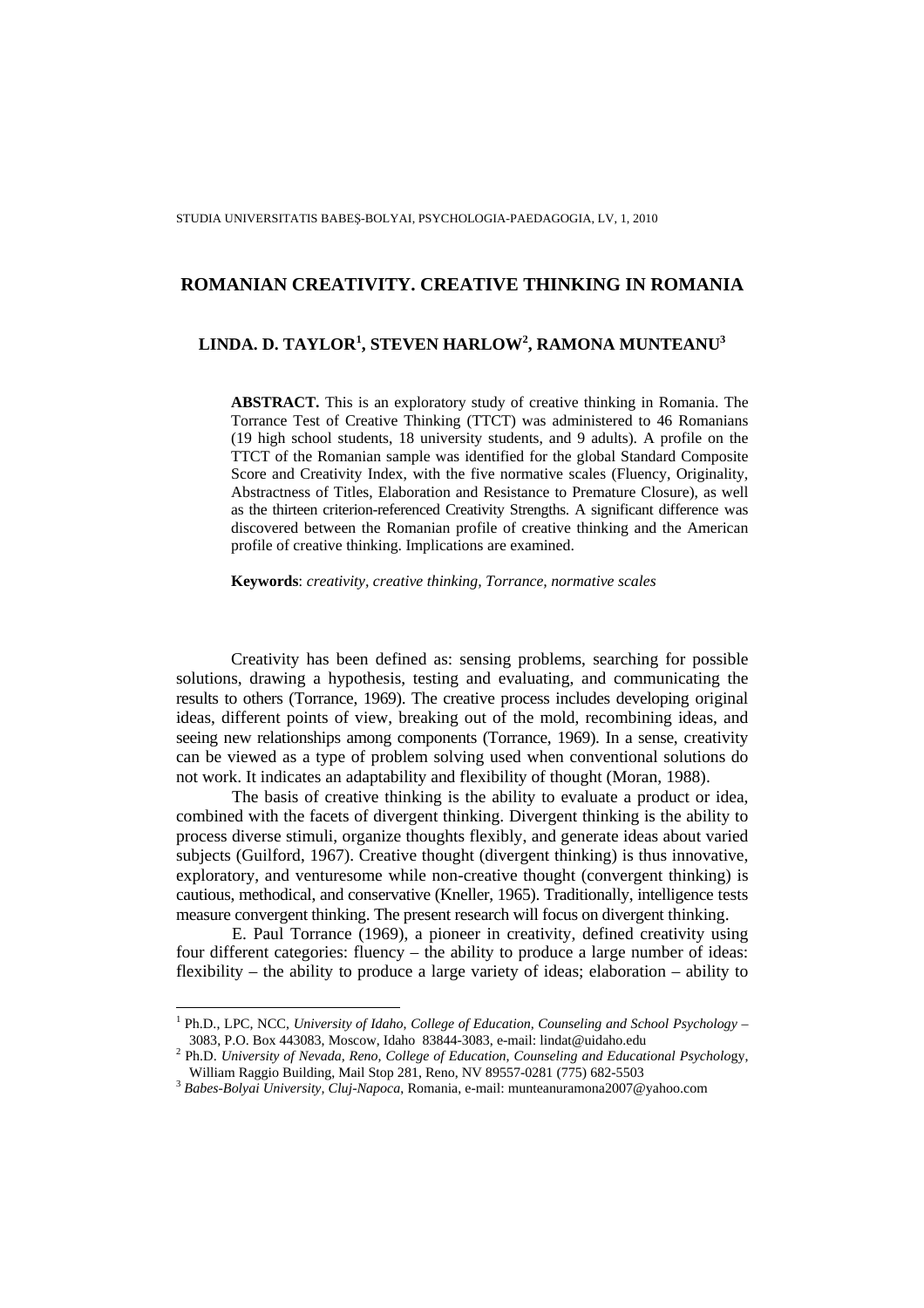develop, embellish, or fill out an idea; and originality – the ability to produce ideas that are unusual, statistically infrequent, not banal or obvious. This model of creativity is still influential in current creativity research. Based on this model, Torrance developed a set of tests to assess creative thinking.

 The Torrance Test of Creative Thinking (TTCT), an assessment of creative thinking is designed to measure the basic thinking processes that lead to creative products. The underlying assumption of this assessment is that creativity is a multiple construct that can be expressed verbally or visually (figural). Both expressions of creativity (verbal and figural) are composed of the factors of: fluency, originality, and elaboration. The Figural Form of the TTCT does not require the domain of specific knowledge.

 Torrance (2002) concluded that basic assumptions about the abilities involved in being creative are universal: that everyone possesses the abilities to be creative to some degree, and, further that these abilities are capable of being increased by training. Moreover, when creativity is manifested early in the life cycle, its development depends on supportive experiences in the social and physical world, along with consonant values of the cultural environment.

 Environmental factors have also been identified as contributing to creative thinking and problem solving. Research suggests that culture influences creative and conforming behaviors (Ng 2003, Chan and Chan, 1999). Western culture perceives itself as free of the relationships of hierarchy and exchange that govern social ties. Individuals in this autonomous culture imagine that he or she lives in an inviolate region (the extended boundaries of self) where he or she is free to choose. (Shweder, 1991) This culture is classified as an individualistic culture/society.

 This can be contrasted with the collectivist culture/society which is often defined as a society where people are from birth integrated into strong cohesive ingroups that protect them throughout their life, in exchange for unquestioning loyalty (Hofstede, 1991). This holistic world-view shares similarities with context-dependent people in that no attempt is made to distinguish the individual from the state. Moreover, in both views it is found that obligations and rights are assigned by the role and/or group, and people are not inclined to assign intrinsic moral worth to people just because they are people (Shweder, 1991). The holistic culture embraces a sociocentric concept of the relationship of individuals to society and may perceive context and social relationships as conditions for behavior (Shweder, 1991).

 Perkins' (1993) research identified two different student groups: group dependent and group independent. Conforming and group-dependent students showed a high need for nurturance, deference, order and control in contrast to group-independent students who showed a high need for achievement, autonomy, aggression, and creativity. Living in a collectivist society (such as, Communism) accentuates the needs for validation and similarity within the social group, which leads to conforming behavior. Living in an individualistic society (such as, democratic) accentuates the psychological need for uniqueness and differentiation thus leading to individualistic behaviors. Research has found that members of individualistic societies scored higher in fluency than members of collectivist societies (Ripple, 1989).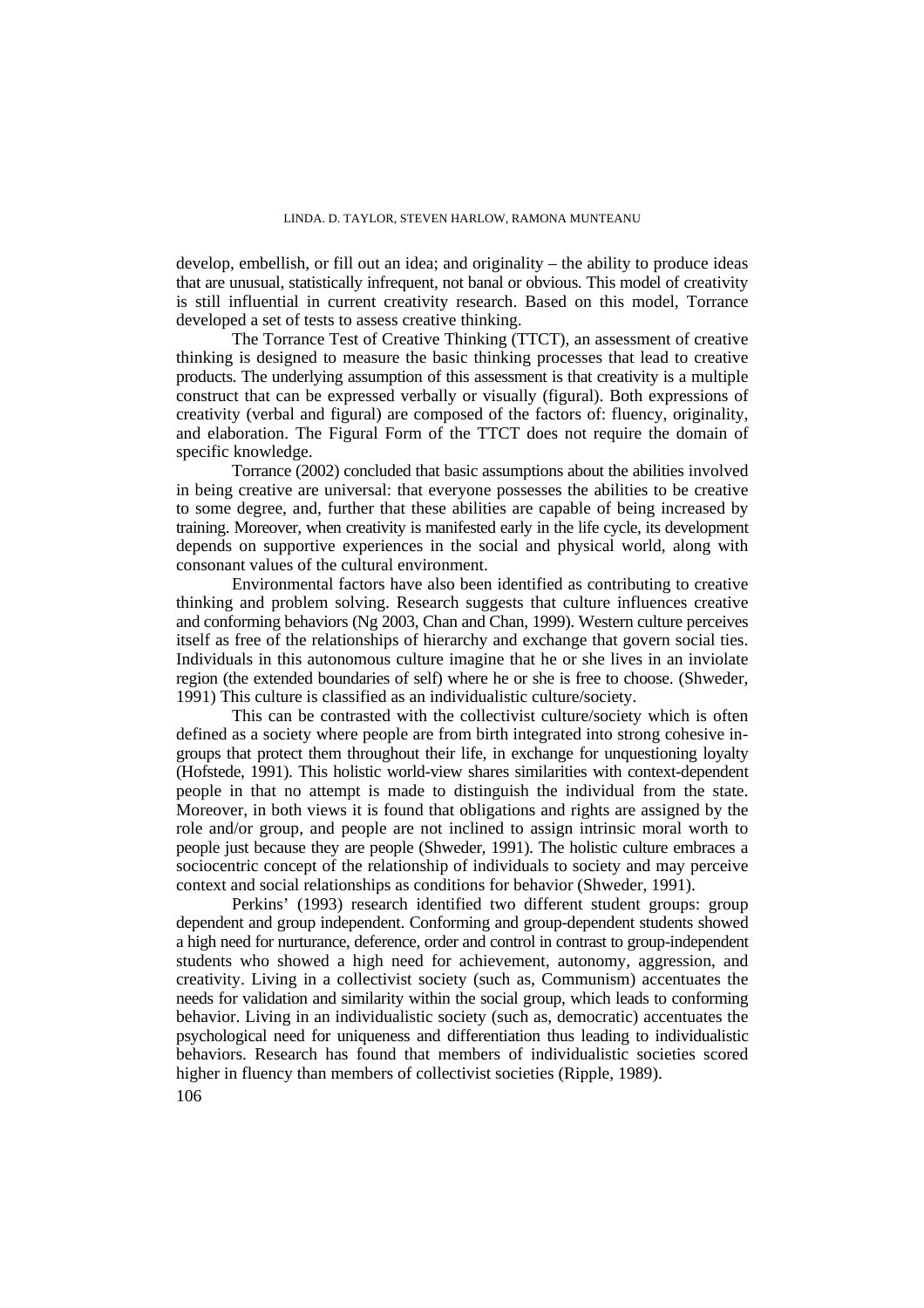This collectivist harmony may lead to conventional behavior while independence may lead to more unconventional and creative behavior (Runco, 2007). The emphasis on harmony may lead people in collectivist societies to look either upwards toward authority or towards the traditions of the past for guidance (Runco, 2007). When the emphasis is on harmony, socialization is homogenizing and does not encourage the child to extend the boundaries and behave creatively (Cropley, 1973).

 Ng's (2003) research indicated that individualistic members with an independent self-construct find it easier to engage in creative behavior compared to collectivists. Culture has an indirect influence on creativity by the way it shapes the psychological make-up of each person and supports addressing the issue of culture when researching creativity (Ng, 2003).

 Past cross-cultural research on creativity has been based on explicit theories of creativity and investigated differences in creative performance and expression across cultures (Niu and Sternberg, 2002). This assumes that there is a universal concept of creativity that can be measured by a standardized or a universally meaningful test. This assumption ignores the idea that creativity may be culture and domain specific. This would then mean that measurements of creativity would need to incorporate culture and domain factors.

 However, cross-cultural creativity research based on explicit theories yielded contradictory results. The TTCT was found to yield higher results for Arabs living in modernized societies with high levels of intellectual freedom (Mar'i & Karayanni, 1983). Niu and Sternberg (2002) indicated that similar studies with Asians did not correlate modernized society into higher TTCT scores for Asians. Torrance and Sato (1979) found that Japanese students do better than Americans in flexibility, originality and elaboration on the Figural Form of the TTCT.

 Niu and Sternberg (2002) summarized that the universal core characteristics of creativity shared between the East and the West include: originality, imagination, intelligence, independence, and high energy/activity levels. People in Eastern cultures, however, emphasize the social and moral components of creativity, while Western societies emphasize the value of personal success as a creator and the expression of individual characteristics (such as, humor & aesthetic tastes).

 Romania has historically been a collectivist society, but it is now moving to more western and democratic values. The country, however, remains a highly traditional culture. Traditional cultures typically do not emphasize individuality and independent thought. As an emerging democracy, the following questions bear investigation. Is the creativity pattern of Romanians changing as they change from a collectivist society to a democratic society? Are teaching styles changing as the government changes? A post-revolution research project addressing teaching styles and creativity in Romania identified that Romanian children (age 5-7) taught with child-centered learning strategies in an early childhood development program were found to be more creative than children in traditional Romanian educational programs. TTCT-Verbal flexibility on Unusual Tasks was found to be highly significant (p<.001), with an effect size of .432 (Brady Dickinson, Hirschler, & Cross 1999).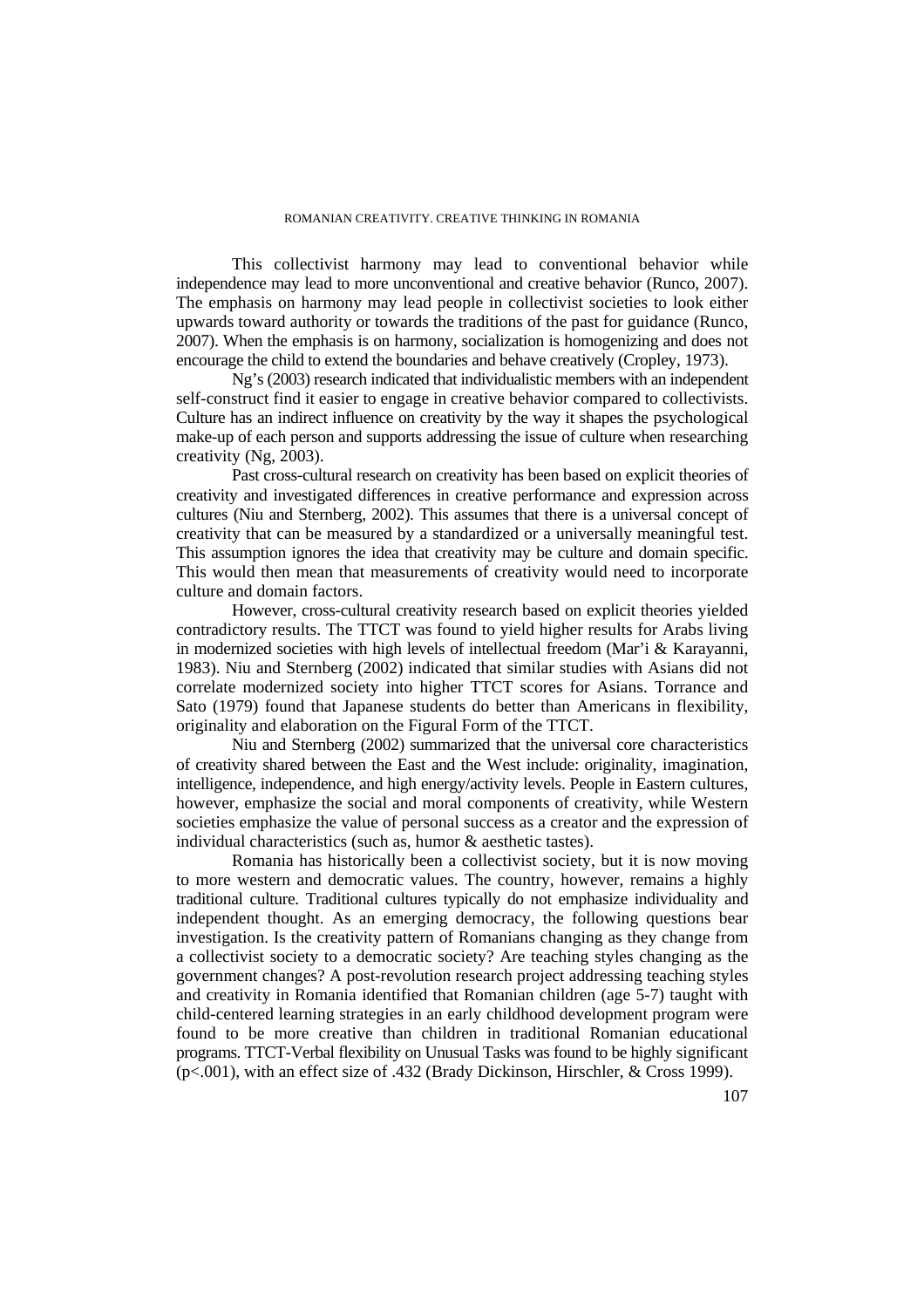## **Purpose**

 The study itself is exploratory, based on a rich sample of convenience. The purpose of this study is to examine the creative thinking patterns of a sample of Romanian high school students, university students, as well as adults. The primary question to be investigated is: Does a difference exist between a Romanian profile of divergent thinking and the American profile of divergent thinking? What is the pattern of creative thinking for the sample of Romanian students on the Torrance Test of Creative Thinking- Figural Form A?

# **Method**

## *Participants*

 The participants for this research are individuals who live in Romania. Specific participants were chosen because of their location in Romania and their willingness to be approached for participation.

Participants identified their ethnicity (Romanian, Roma) and age.

 Forty-six Romanians participated in this research including 39 females and 7 males. Eighteen subjects were university students (2 males, 16 females) in Cluj-Napoca, Romania. Nineteen subjects were from a high school (2 males, 17 females) in Baia Mare, Romania, and nine were adults (3 males, 6 females).

### *Measures:*

 The Torrance Test of Creative Thinking (TTCT) Figural Form A was administered to identify a pattern of creativity among the Romanian sample groups. The TTCT has been intensively research since the 1960's. The Torrance Test of Creative Thinking explores verbal and figural dimensions of creative thinking. It defines creativity in four categories: fluency, flexibility, originality, and elaboration. Torrance defined fluency as the ability to produce a large number of ideas, flexibility as the ability to produce a large variety of ideas, elaboration as the ability to develop, embellish or fill out an idea, and originality as the ability to produce ideas that are unusual, statistically infrequent, not banal or obvious (Torrance 1969). The TTCT has also been used in different countries to identify patterns of creative thinking.

 The assessment is divided into three-ten minute sections. The first section requires the participant to draw a picture from a shape on a page to make the picture tell an interesting story and then to give the picture a title. The second section requires the participant to finish incomplete figures to make interesting objects, or pictures and to title each picture. The third section allows the student ten minutes to make as many objects or pictures out of two straight lines, and then to title each picture. The instrument was selected because it has been used in cross-cultural research of creative thinking, and possesses high reliability and validity.

 The norms for this assessment instrument are the most extensive of any creativity instrument. The figural norms are based on responses from 88, 335 students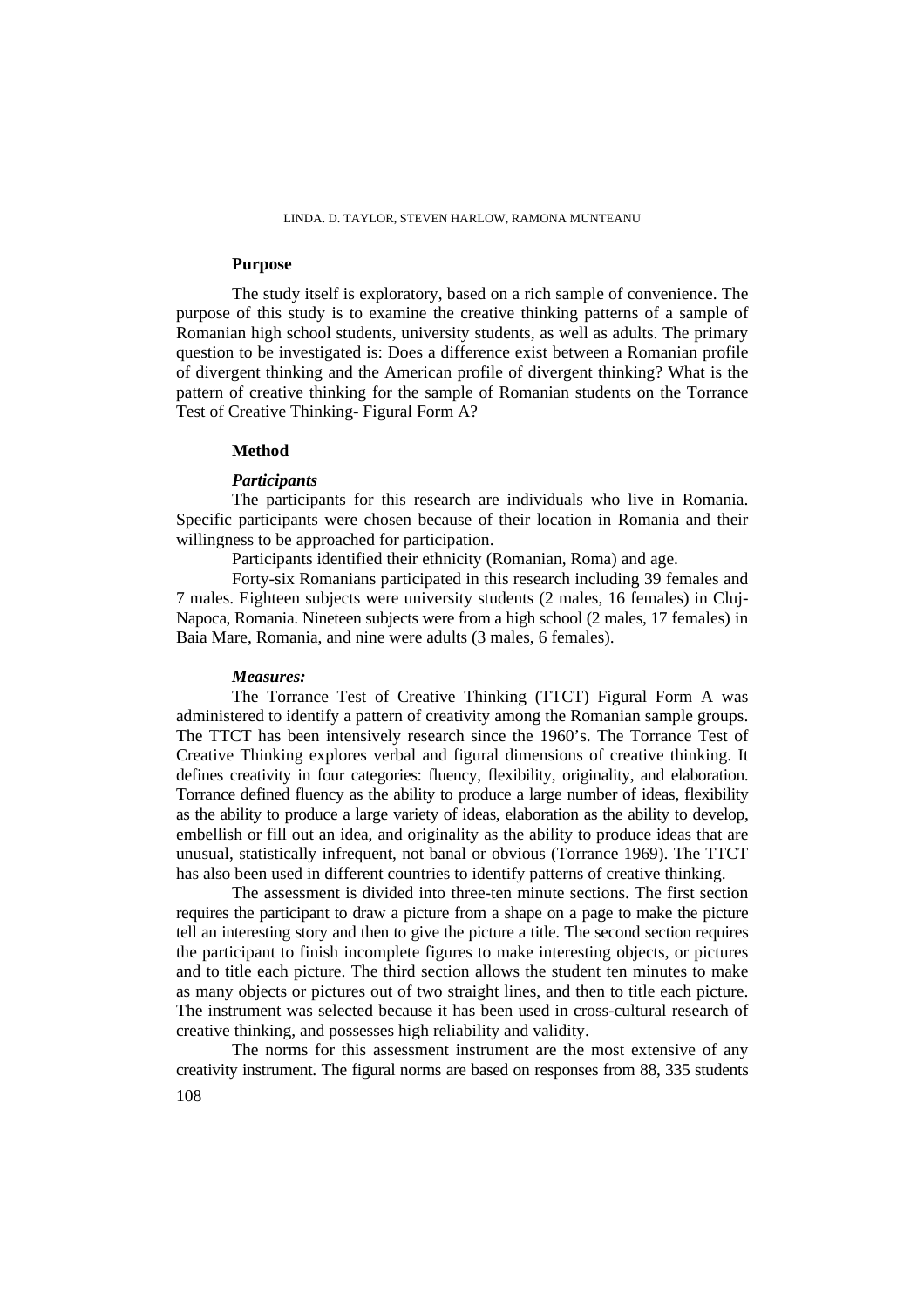from 42 different states (Center for Creative Learning, Inc. 2002). The streamlined scoring was updated in 2008. The instrument revealed excellent validity with extensive documentation of content, construct, and concurrent validity, including short and long term validity studies. Inter-scorer reliability is reported in the .90 range. Test-retest and alternate form reliability rates range from .59 to .97 in various published reports (Center for Creative Learning, Inc. 2002). The directions were translated into Romanian and then back-translated to verify for translation accuracy.

## *Procedures*

 The investigator used a sample of convenience. Specific participants were chosen because of their location (Romania) and their willingness to participate. A local university granted permission for research to be conducted.

 Quantitative data was collected using the TTCT-Figural Form A. All instructions were translated into Romanian and administered in Romanian. Instructions were read to university students desiring to take the TTCT in Romanian. Students were approached in classes and small groups and given the opportunity to take the assessment. All students were read and received a copy (in Romanian) of the information sheet describing the purpose of the research, the procedures, the risks and benefits to the participants, confidentiality.

 Scoring of the TTCT was reviewed by another professional to check for inter-scorer reliability of the scoring. The TTCT norms used for scoring the Romanian adult sample used the oldest age norm (19 years) available at the time of the research (1998 norms). The TTCT standardized sample included 1449 adults (out of the 55,600 total).

### *Results*

 The Standard Composite Score for the TTCT reflects the compilation of all five norm-referenced TTCT ability scores: Fluency, Originality, Abstractness of Titles, Elaboration, and Resistance to Premature Closure. The Romanian sample mean score for the TTCT Standard Composite Score was 100.14 (*sd*=16.72). This score is classified as average and within normal limits. This indicates that the Romanian Standard Composite Score of the five norm referenced ability scores, is at the 55th percentile when compared to the American standardized sample.

 The Creativity Index is a compilation of the TTCT Standard Composite Score and 13 criterion referenced measures of Creative Strengths: Emotional Expressiveness, Storytelling Articulateness, Movement/Action, Expressiveness of Titles, Synthesis of Incomplete Figures, Synthesis of Lines, Unusual Visualization, Internal Visualization, Extending/Breaking Boundaries, Humor, Richness of Imagery, Colorfulness of Imagery, and Fantasy. The mean score of the Romanian sample for the Creativity Index was 112.45 (*sd*=20.57) which is classified as average. The Romanian Creativity Index is at the 56<sup>th</sup> percentile when compared to the American standardized sample.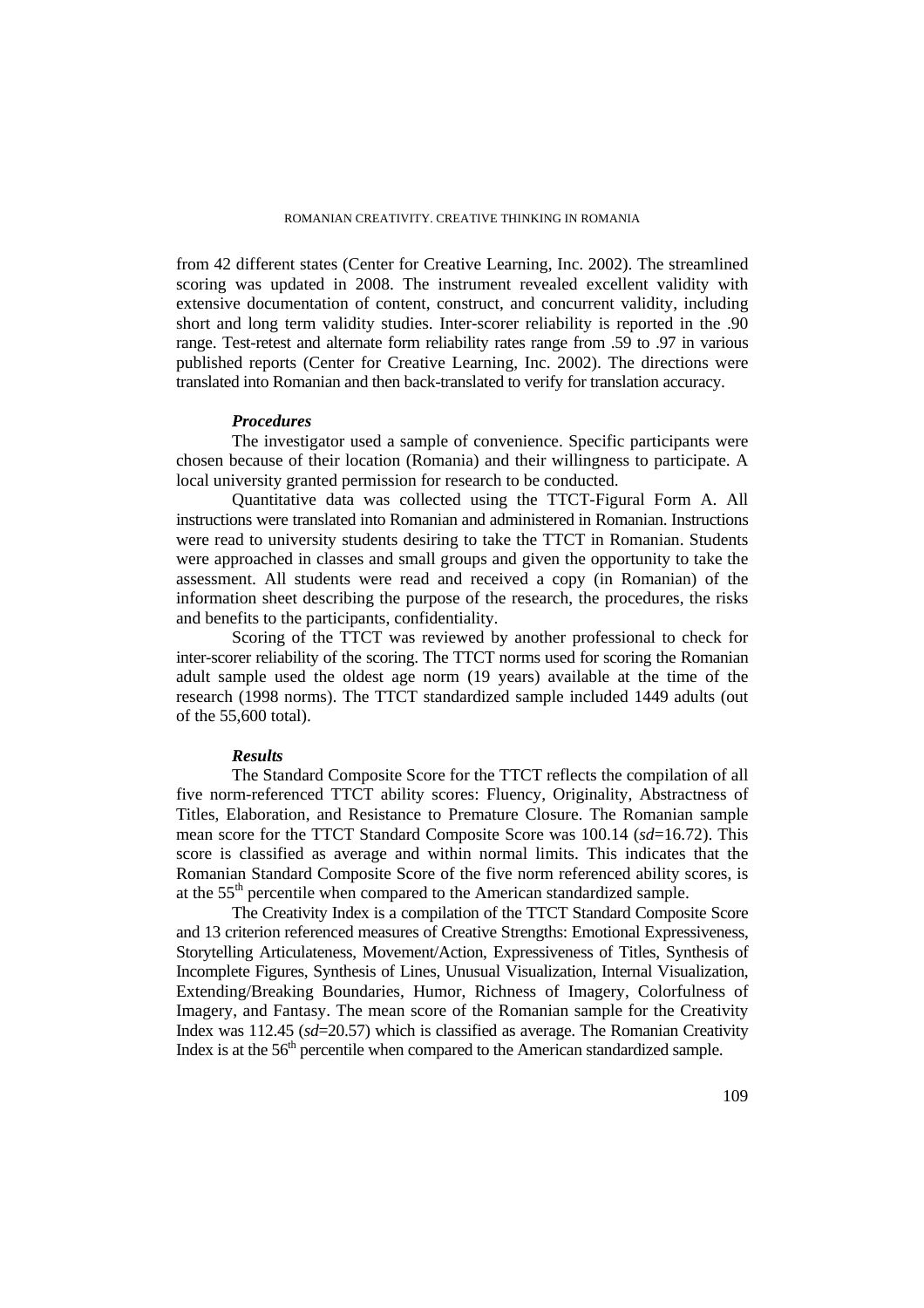Viewing the subfactors of the TTCT is revealing and indicates differences in performance between the Romanian sample and the American standardized sample. Fluency is one of the most critical aspects of the TTCT. The score on this factor indicates the number of ideas a person expresses that uses the stimulus in a meaningful manner. Figural scoring for the total Romanian sample for Fluency was a mean score of 114.46 (*sd*=16.63). This score is high average and within normal limits. This indicates that the Fluency mean score for the Romanian sample is in the  $76<sup>th</sup>$  percentile when compared to the American standardized sample.

 Originality is defined on the statistical frequency and unusualness of the response, in respect to the frequency of Americans responses. The Romanian sample mean score for Originality was 109.41 (*sd*=22.27), which is classified as average and within normal limits. This indicates that the Romanian sample mean Originality score is in the 68<sup>th</sup> percentile when compared to the American standardized sample.

 The Abstractness of Titles score identifies a person's use of titles for the drawings. The criteria for Abstractness of Titles requires that the individual title goes beyond simple description and communicates something about the picture that graphic cues do not express without the title. The Romanian sample mean score for Abstractness of Titles was 76.91 (*sd*=37.2). The Romanian sample mean for Abstractness of Titles is below average and seen as a normative weakness when compared to the American standardized population. The Romanian sample's mean for Abstractness of Titles score is in the  $15<sup>th</sup>$  percentile when compared to the American standardized sample. However, this lower score could be due to language translation issues and therefore may not be a valid representative of the criteria for Abstractness of Titles. It is important to note that the university students (who are required to pass a foreign language (English) proficiency exam to get their degree had a mean Abstractness of Titles of 105.23 (60%) compared to the US mean of 95 (41%). The Romanian sample mean (76.9) for Abstractness of Titles is over one standard deviation below the American mean (95/41%) of the standardized sample for the TTCT.

 The Elaboration score reveals the imagination through the exposition of detail. This is an identified function of creative ability. The Romanian sample mean score for Elaboration was 122.65 ( $sd=24.59$ .) and at the 82<sup>nd</sup> percentile when contrasted to the American standardized norm. This score is classified as above average. The Romanian sample mean (122.65) for Elaboration is over  $1 \frac{1}{2}$  standard deviations above the mean (99/50%) of the American standardized population. This is a significant difference between the American and Romanian sample mean.

 Resistance to Premature Closure reveals the person's ability to keep open and delay closure long enough to develop original ideas. Less creative people tend to leap to conclusions prematurely without considering the available information thus cutting off chances of developing more powerful original images. Unfortunately, people who complete only a few responses are penalized in that if there are fewer responses to score, and accordingly Resistance to Premature Closure will be lower. This may give an inaccurate picture of the subject's ability to delay closure. The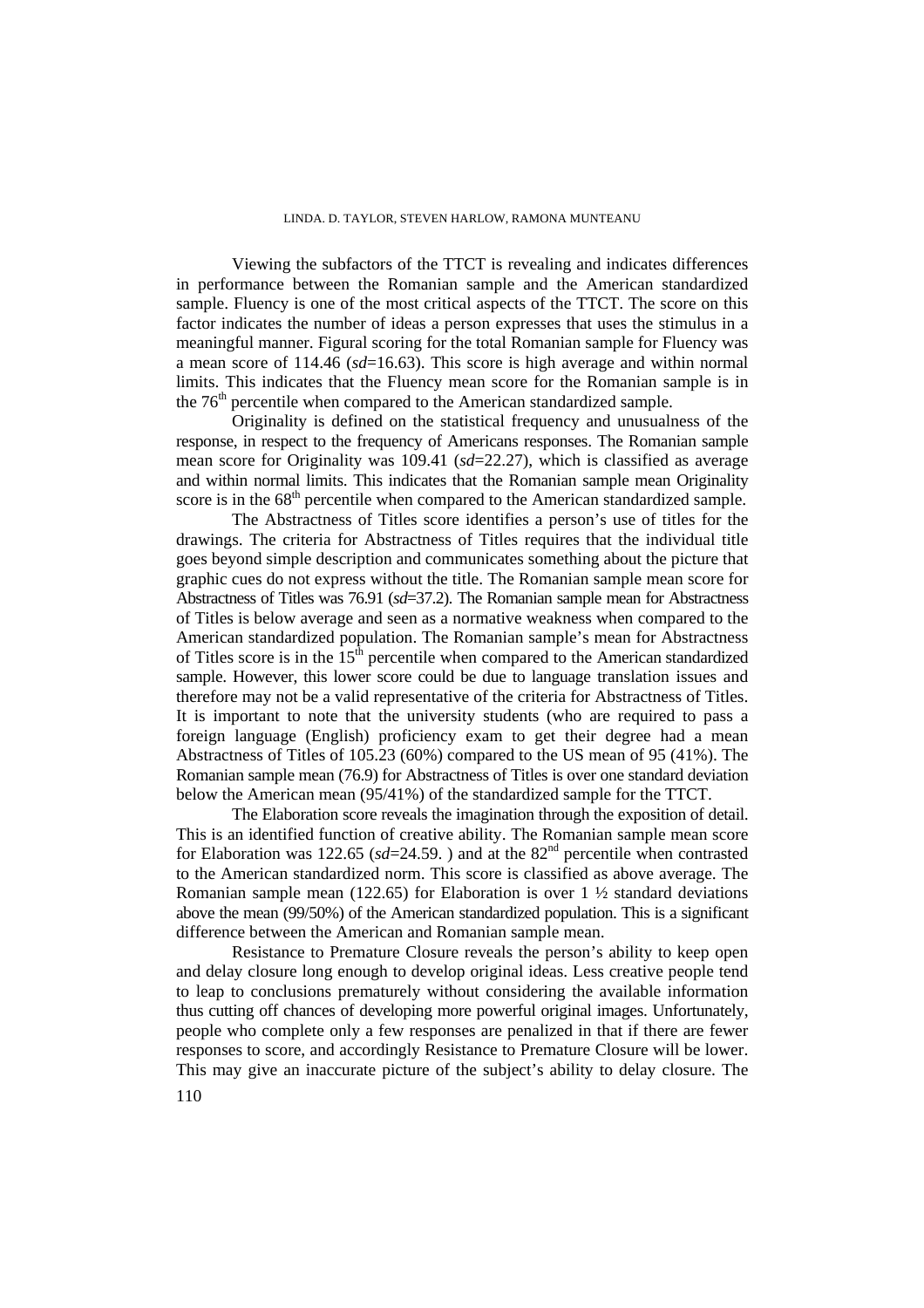Romanian sample mean score for Resistance to Premature Closure was 109.2 (*sd*=15.1) which is classified as average when compared with the standardized American sample population. This indicates that the Romanian Resistance to Premature Closure is in the  $60<sup>th</sup>$  percentile when compared to the American standardized sample.

#### **Discussion**

 The results of the study indicate that the Romanian sample differs from the American norms. That is, a different profile for Romanian students emerged. The most notable difference was in Elaboration and Abstractness of Titles. The Romanian Elaboration mean is over  $1\frac{1}{2}$  standard deviations above the mean of the American standardized population. This correlates with Torrance and Sato's (1979) research with Japanese students. This indicates that two collectivist cultures (Romania and Japan) both have significantly higher scores in elaboration than those in the western culture.

 Another difference between the Romanian and American pattern of creative thinking occurred in Abstractness of Titles factor. The Romanian sample mean is over one standard deviation lower than the Americans norm in Abstractness of Titles. This result could be confounded by translation difficulties and that many students chose to write their titles in English even when given the option to write the titles in Romanian. It is important to note that the university students (who are required to pass a foreign language (English) proficiency exam to get their degree had a mean Abstractness of Titles of 105.23 (60%) compared to the US mean of 95 (41%).

 The initial data suggests that Romanians may have a unique figural TTCT profile since the Romanian sample mean is over one standard deviations above the American sample mean in Elaboration, and over one standard deviation below the American mean in Abstractness of Titles. However, it must be kept in mind that this was a small sample, N=46 with 18 University Students, 19 high school students and 9 non-student adults.

 It must be noted that the normative weakness in the Abstractness of Titles could be due to language and translation issues. Many of the students chose to write their titles in English so they could practice their English. This could have inhibited the students potential to elaborate in the titles than if they had chosen to answer in their native language. The translator identified that it was sometimes difficult to translate the titles because there would not be an exact translation for what the subject wrote in Romanian.

The traditional and collective culture has been characterized by the Romanian society until recent times. Currently western and democratic values are now being assimilated in to the Romanian culture. Creativity scores on the TTCT revealed that Romanian students pursuing secondary and higher education have a great potential for divergent thinking.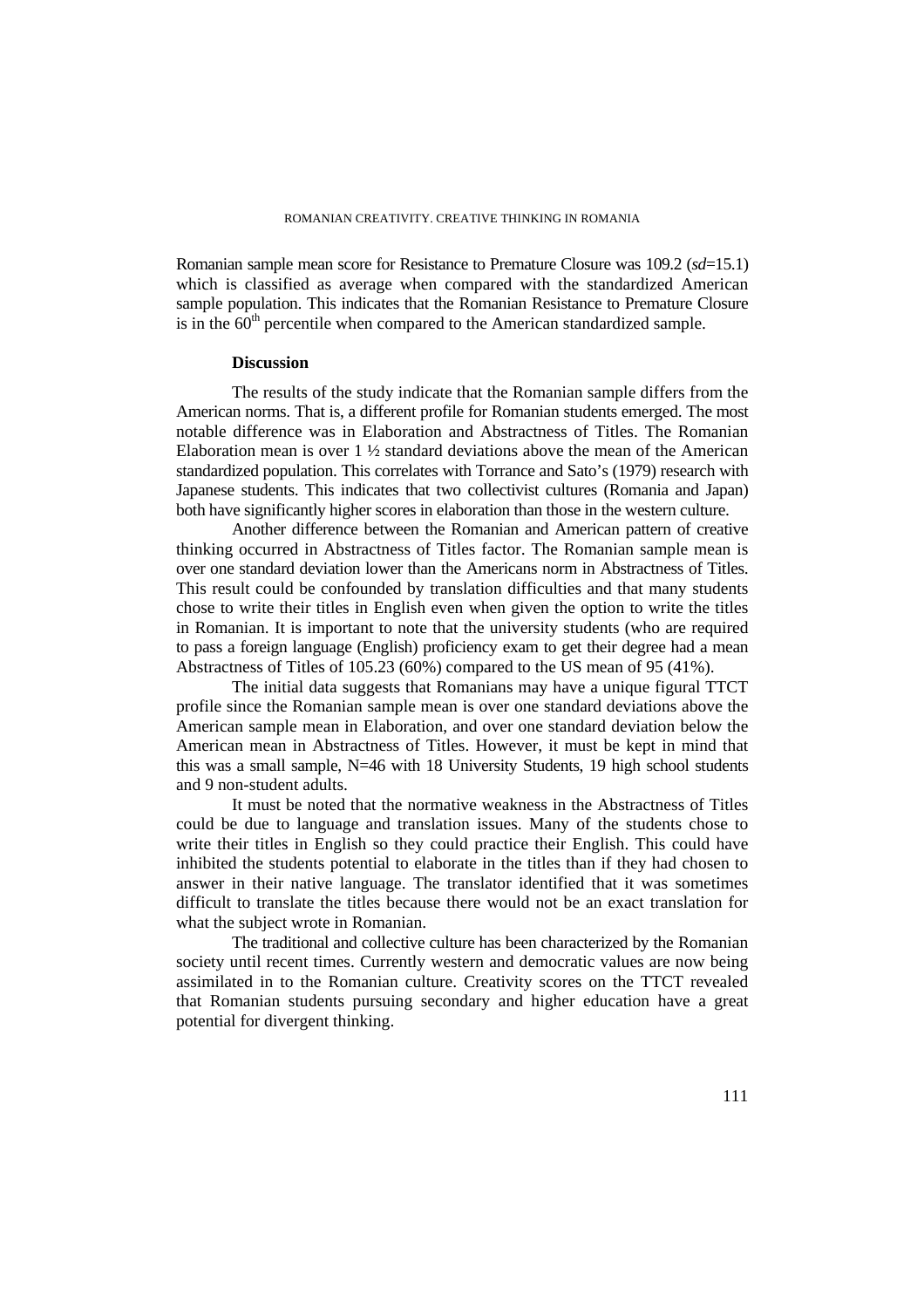# **Future Areas for Research**

What accounts for the difference in the profile between the Romanians and Americans is speculative. A qualitative study involving the interview of Romanian students and their teachers may yield some insight as to the pedagogical nature of the teachings that may influence divergent thinking. Are there differences in teacher and student values? An empirical study using a values scale that identifies collectivist, individualist, and universalist sentiments might prove to be revealing.

Another aspect that needs to be explored is the Romanian culture, particularly in the creative arts domain, and its influence on the development of divergent thinking. The Romanian society, even in the collectivist day, was always alive with visual and musical appreciation and activity.

#### **REFERENCES**

- Brady, J., Dickinson, D., Hirschler, J., and Cross, T. 1999. Evaluation of Child achievement in four newly independent states of the former Soviet Union: A look at literacy, numeracy, and creativity in alternative and traditional programs. Paper presented at the Annual meeting of the American Educational Research Association April 19-23, 1999, Montreal, Canada, ED 436 287.
- Burke, J. 1995. *Connections*. Boston, MA: Little Brown.
- Chan, D. and Chan, L. 1999. Implicit theories of creativity: Teachers' perception of student characteristics in Hong Kong. *Creativity Research Journal*, *12* (3):185-195.
- Cropley, A. (973. Creativity and culture. *Educational Trends, 1*:19-27.
- Csikszentmihalyi, M. 1997*. Creativity: Flow and the psychology of discovery and invention*. New York: Harper Collins.
- Guilford, J. 1950. Creativity. *American Psychologist*, *5*:444-454.
- Guilford, J. 1967. *The nature of human intelligence*. New York: McGraw-Hill
- Guilford, J.P. 1973. *Characteristics of creativity*. Springfield, IL: Illinois State Office of the Superintendent of Public Instruction, Gifted Children Section, ED 080 171.
- Hofstede, G. 1991. *Culture's Consequences*. Beverly Hills, CA: Sage.
- Ho, W-Y. 2004. Using Kohonen Neural Network and principle component analysis to characterize divergent thinking. *Creativity Journal, 16*(2-3):283-292.
- Khatena, J. 1982. Myth: Creativity is too difficult to measure! *Gifted and Talented Quarterly, 26*: 21-23.
- Kneller, G. 1965. *The Art and Science of Creativity*. New York: Holt, Rinehart and Winston. Inc.
- Libby, B. 1984. Creativity and counseling: Highlights. ERIC Clearinghouse on Counseling and Personnel Services Ann Arbor, MI, ERIC Identifier: ED260369. http://www.ericdigests.org/pre-922/creativity.htm (accessed December 12, 2006).